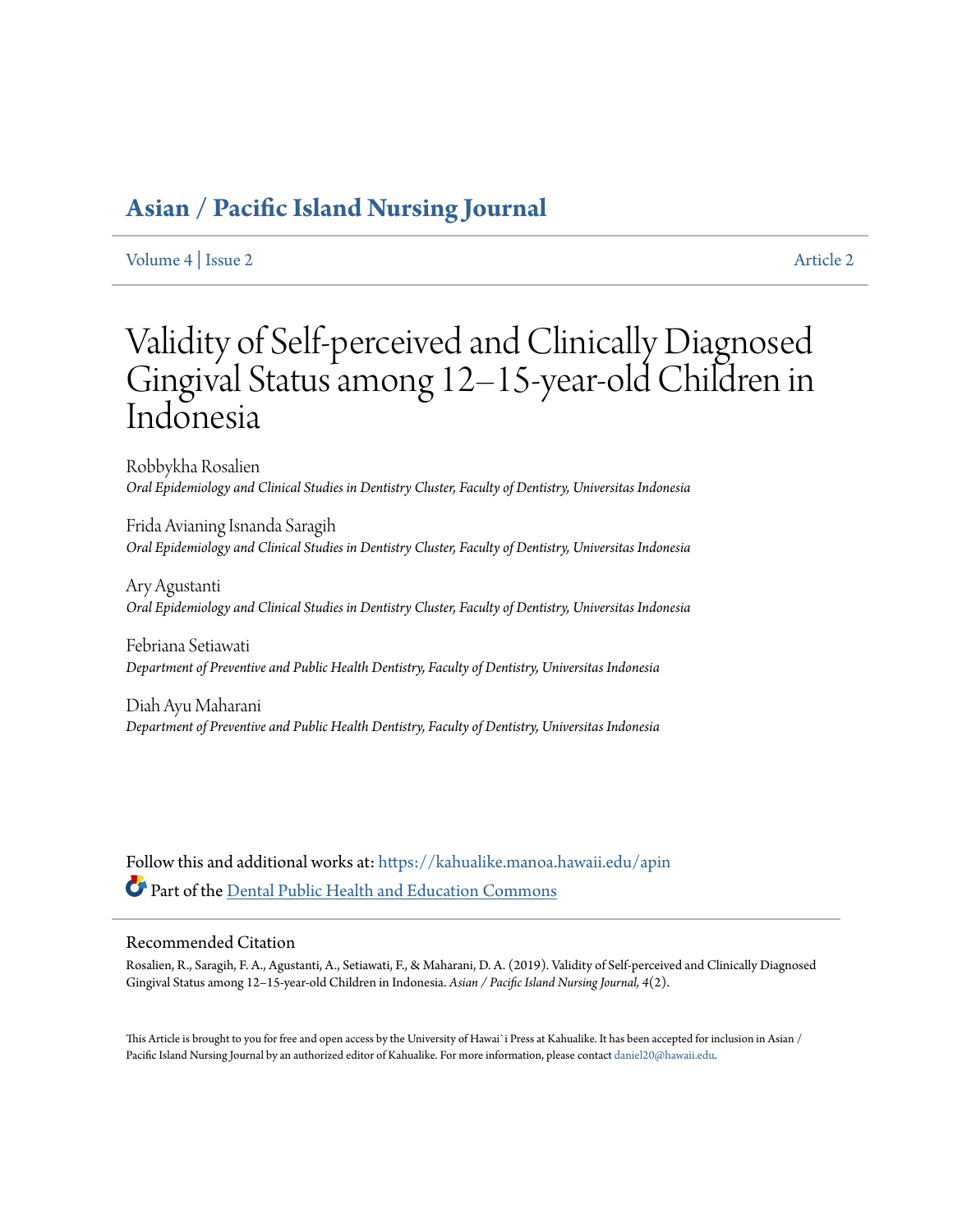# **Validity of Self-perceived and Clinically Diagnosed Gingival Status among 12–15-year-old Children in Indonesia**

Asian/Pacific Island Nursing Journal Volume 4(2): 72-76 ©Author(s) 2019 https://kahualike.manoa.hawaii.edu/apin/

# Robbykha Rosalien<sup>a</sup>, Frida Avianing Isnanda Saragih<sup>a</sup>, Ary Agustanti<sup>a</sup>, **Febriana Setiawatib, and Diah Ayu Maharanib**

# **Abstract**

A few studies have revealed the self-perceived gingival status using questionnaires among children. Perceived health is a crucial factor that has an impact on quality of life. The objective of the study was to assess self-perceived and clinically diagnosed gingival status among children in Indonesia. This was a cross-sectional study of 494 schoolchildren (aged 12–15 years). Periodontal status was recorded using the gingival index (GI) and plaque index (PI) based on the World Health Organization standards. Data were collected through a brief visual, noninvasive clinical oral examination and a self-administered questionnaire. The sensitivity and specificity of selfperceived assessment were calculated using normative assessment as the gold standard. This study showed that self-perceived need for dental treatment showed the highest sensitivity (86% using PI and 85% using GI) and self-perceived swollen gums showed the highest specificity (89% using PI and 88% using GI) for clinically diagnosed plaque (PI cut-off value: 0.74) and gingival problems (GI cut-off value: 0.51). In conclusion, both self-perceived variables showed significant discordance between their respective sensitivity and specificity. Self-perceived information is at a higher-level unawareness that does not reflect the current gingival status. Thus, public health strategies are needed to improve the awareness of better oral health among children by promoting, empowering, and advocating.

*Keywords:* dental plaque index, gingival index, sensitivity and specificity, self-perception

### **Introduction**

Periodontal diseases and dental caries are highly prevalent chronic conditions across the world [\(Jin et al., 2016\)](#page-4-0). Oral diseases and conditions can affect individuals across the life course, and have a negative impact on quality of life [\(Thomson & Broder,](#page-5-0)  [2018\)](#page-5-0). Periodontal disease is one of the most prevalent diseases in Indonesia, especially among children. In a study conducted in Jakarta, 68% schoolchildren aged 12 years were found to have gingivitis [\(Adiatman et](#page-4-0)  [al., 2016\)](#page-4-0). Gingivitis is a periodontal condition that is a local response developed from dental plaque, whose clinical signs include gingival bleeding. Poor oral hygiene and behavior will impact on gingival status [\(Rosalien et al., 2018](#page-5-0)). Therefore, improvement in oral health conditions is a key imperative which also requires valid measurement to diagnose and identify the diseases.

The comparison between clinical (normative) and self-perceived assessment are important to evaluate the efficacy diagnostic data of oral health status ([Maharani et al., 2019](#page-4-0)). Traditionally, the clinical or normative assessment has been predominantly used in dentistry to measure oral health status and treatment needs [\(Alves, de Andrade, &](#page-4-0)  [Vettore, 2015\)](#page-4-0). However, for a large country such as Indonesia, it is difficult to undertake oral health survey

**Corresponding Author:**

Diah Ayu Maharani, BDS, DDS, PhD, Department of Preventive and Public Health Dentistry, Faculty of Dentistry, Universitas Indonesia, Jakarta, Indonesia. Email: [diah.ayu64@ui.ac.id](mailto:diah.ayu64@ui.ac.id)



Creative Commons CC-BY-NC-ND: This article is distributed under the terms of the Creative Commons Attribution 4.0 License (http://creativecommons.org/licenses/by/4.0/) which allows others to download your works and share them with others as long as they credit you, but they can't change them in any way or use them commercially.

*<sup>a</sup> Oral Epidemiology and Clinical Studies in Dentistry Cluster, Faculty of Dentistry, Universitas Indonesia, Indonesia*

*<sup>b</sup> Department of Preventive and Public Health Dentistry, Faculty of Dentistry, Universitas Indonesia, Indonesia*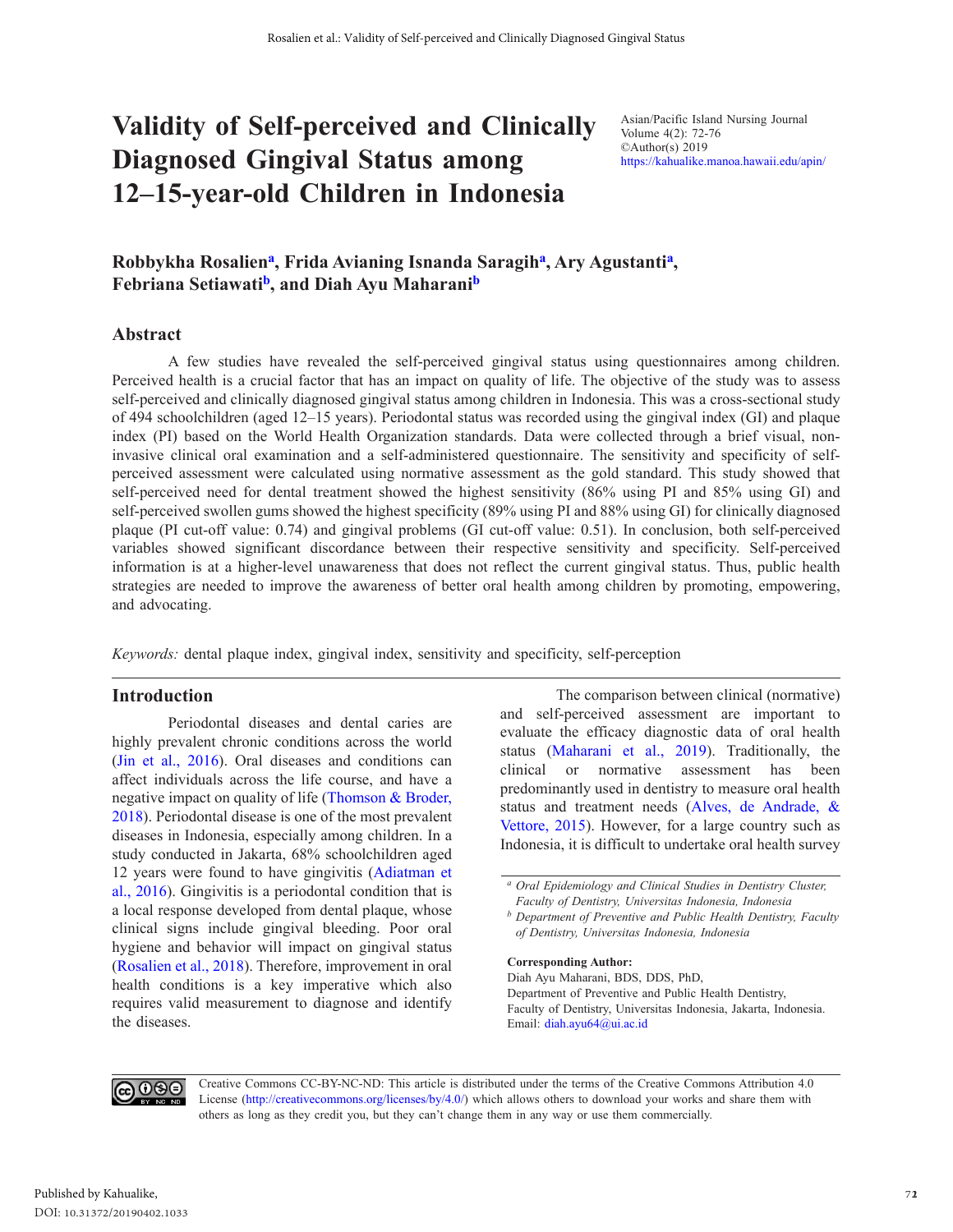annually [\(Maharani, 2009a\)](#page-4-0). In a time of limited resources, as is currently the case in Indonesia, the use of subjective indicators as screening instruments provide a rapid and inexpensive way to annually evaluate oral health in Indonesia [\(Maharani, 2009a\)](#page-4-0).

It has been suggested that self-perceived oral health and subjective perceptions regarding oral health status play a key role on whether people will seek oral health care and improve the awareness for better oral health. On the other hand, lack of perceptions regarding oral health need constitutes an important barrier to the awareness and utilization of oral health care services [\(Maharani, 2009b\)](#page-4-0). Self-perceived assessment has been found to be a useful measurement to assess an individual's oral health status [\(Ueno, Zaitsu, Ohara,](#page-5-0)  [Wright, & Kawaguchi, 2015\)](#page-5-0). Although studies about self-perception exist, only few studies have evaluated the validity of self-perceived compared to clinically diagnosed gingival status among children in Indonesia. Hence, this study aimed to analyze the sensitivity and specificity of the self-perceived oral hygiene status and the gingival status clinically diagnosed among children 12–15 years of age.

# **Methods**

# *Study Design*

A cross-sectional study was carried out among junior high school students in Jakarta. Six schools were randomly selected out of the 287 officially listed schools. The schools were located across Central Jakarta, East Jakarta, South Jakarta, and North Jakarta. Subsequently, all children in the target age group of 12–15 years old and within the selected schools were invited to take part in this research.

### *Sample Size Calculation*

Sample size was calculated considering 80% statistical power and *α* level of 0.05. Considering an effect of 1.2 owing to cluster sampling and a further 15% to account for nonresponse, 597 students were invited to participate in the study. However, 71 participants did not participate in both the clinical examination as well as the questionnaire, while 32 schoolchildren either did not attend clinical examination or did not complete the questionnaire.

# *Ethical Approval*

Ethical approval was obtained from the Research Ethics Committee of Faculty Dentistry, Universitas Indonesia (No. 17/Ethical Approval/ FKGUI/IV/2017).

### *Data Collection*

Data collection was conducted during April– July 2017. Information sheets and consent forms were distributed and obtained from parents and children to obtain consent and assent. The process was facilitated by the teachers. Data were collected through a brief visual non-invasive clinical oral examination and administration of a questionnaire. This study involved two dentists and two interviewers who were adequately trained to maintain standardization in all study procedures. Kappa scores for gingival index (GI) and plaque index (PI) were 0.70 and 0.71, respectively. The oral examination focused on measurement of GI and PI. Both indices were determined using dental probe and dental mirrors ([Petersen, Baez, & World](#page-5-0)  [Health Organization, 2013](#page-5-0)). PI and GI were used to assess oral hygiene and gingival health of the children, with scores as follows:  $PI = '0'$  no plaque, '1' plaque visible on probing only, '2' visible plaque;  $GI = '0'$ no bleeding, '1' minimal to moderate bleeding, '2' widespread or spontaneous bleeding. Both in PI and GI recording, if the measurement was unable to be taken on the tooth, such as missing tooth, the measurement was not recorded ([Adiatman et al.,](#page-4-0)  [2016\)](#page-4-0). Perceived oral health was defined by the individual's self-assessed oral health status. Each participant was required to answer eight questions. The questions pertained to the individual self-perceived oral health condition, their satisfaction related to their teeth, their self-perceived treatment needs, crooked teeth condition, bleeding gums, swollen gums, dental plaque and/or tartar, and bad breath. The sensitivity (the proportion of people with disease who have a positive result) and specificity (the proportion of people without the disease who have a negative result) of various questions in the self-perceived assessment questionnaire were calculated using clinical examination as the gold standard [\(Habib, Alalyani,](#page-4-0)  [Hussain, & Almutheibi, 2015](#page-4-0)).

#### *Data Analysis*

Data were checked, entered, and cleaned in SPSS 20 (SPSS, Inc., Chicago, IL, USA), which was further used for statistical analysis. Statistically significant levels were chosen at  $p < 0.05$ .

#### **Results**

Overall, 494 students (82.7% response rate) completed the consent and assent form, underwent clinical examination, and completed the questionnaire. The students consisted of 59% girls and 41% boys. Almost all students have plaque and gingivitis, with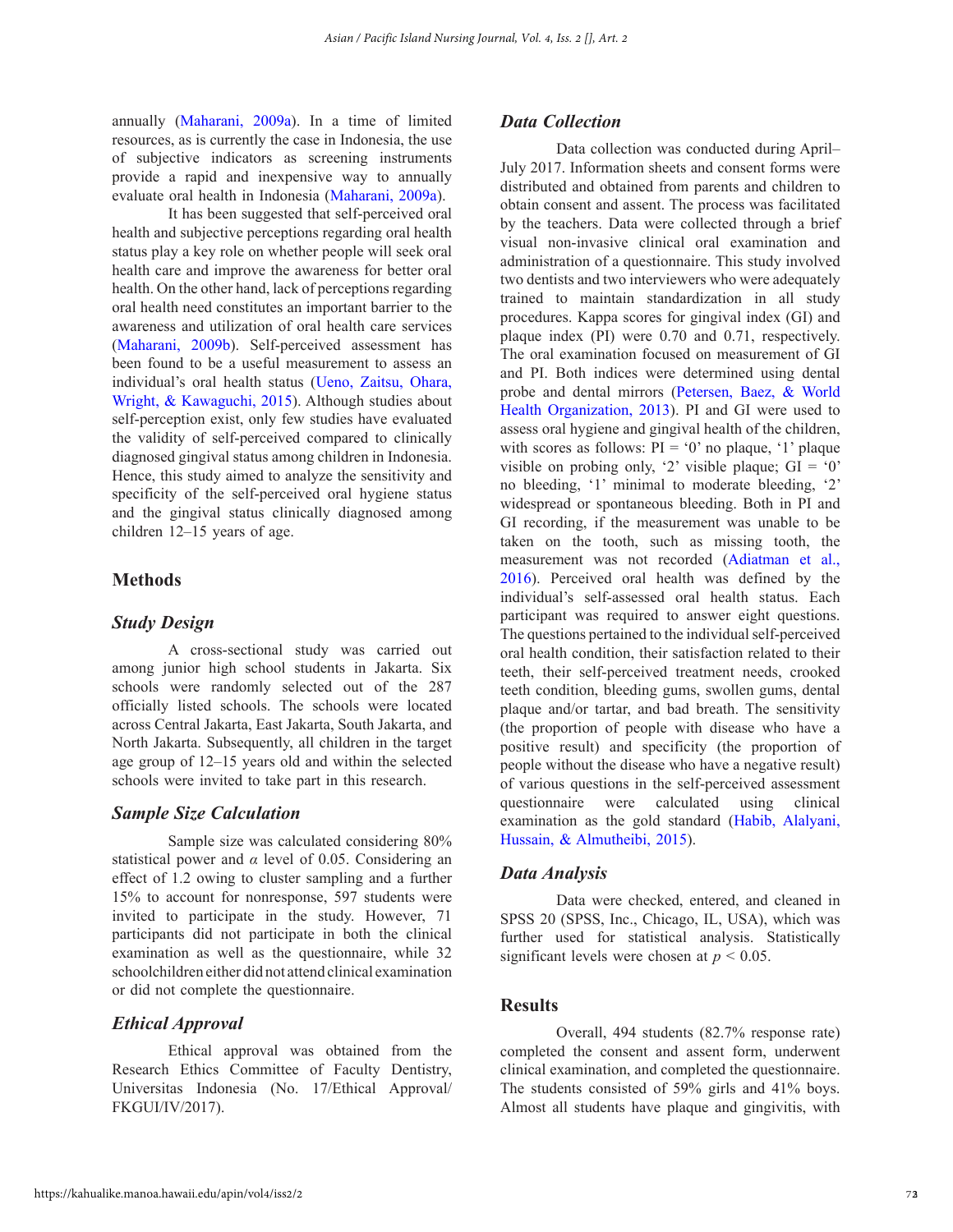mean PI and GI less than 1, which corresponds to relatively good oral hygiene and to mild gingivitis category (Table 1).

Further, the cut-off points for each index were based on the mean value. PI scores from 0 to 0.74 was considered good oral hygiene status, and scores above 0.74 were categorized as lower oral hygiene status. Whereas GI scores between 0 and 0.51, and more than 0.51 were categorized as good and poor gingival health status, respectively. The sensitivity and specificity of different self-perceived variables in the questionnaire were calculated using the cut-off values for PI and GI (Table 2). Self-perceived need for oral treatment showed the highest sensitivity, while its specificity was low. On the other hand, swollen gums showed the highest specificity, while its sensitivity was low. Similar results were obtained for both oral treatment needs and swollen gums when assessed against the gingival index.

# **Discussion**

This study found that self-perception of oral hygiene and gingival health did not show good agreement with clinical assessed plaque and gingival index. The self-perceived need for oral health treatment showed good sensitivity for both indices; however, the specificity value for both indices were

low. Opinion regarding dental health condition showed moderate sensitivity and specificity. Perception of oral health could differ by lifestyles, health behaviors, diet, and socioeconomic status ([Ueno et al., 2015\)](#page-5-0). Although clinical data might be the preferred measure for surveillance of oral health assessment, the cost and resources for acquiring selfreport measures may be more attainable. Thus, surveillance of oral health based on self-perceived measures can be used in the interim to broaden surveillance where resources for clinically based surveillance are scarce [\(Eke et al., 2013](#page-4-0)).

Bleeding gums that are easily noticed by children showed higher sensitivity and specificity for relatively lower oral hygiene and gingival status. These findings are consistent with those reported by [Baser, Germen, Erdem, Issever, and Yalcin \(2014\).](#page-4-0) Children's perception of swollen gums, which is a clinical sign of gingivitis, was captured by the question: The question, "In the past three months, have you ever had swollen gums?" showed a lower sensitivity as compared to its specificity. These finding give a valuable insight for public health services that children do not feel their oral health compromised until they are affected by certain clinical signs or certain symptoms. Similar results were found in Japanese study, where the participants may not have sought dental treatment until the symptoms

**Table 1** *The Prevalence of PI > 0 and GI > 0, and Mean Values of PI and GI (n = 494)* 

|                | $n \ (\%)$ | Mean (SD)  |
|----------------|------------|------------|
| Plaque index   | 492 (99.6) | 0.74(0.52) |
| Gingival index | 473 (95.7) | 0.51(0.55) |

| Table 2 Sensitivity and Specificity of Self-perceived Gingival Health Using 0.74 as the Cut-off Plaque Index Score and Using |  |  |  |  |  |  |
|------------------------------------------------------------------------------------------------------------------------------|--|--|--|--|--|--|
| 0.51 as the Cut-off Gingival Index Score                                                                                     |  |  |  |  |  |  |

|                                           | $GI = 0.51$ |           | $PI = 0.74$ |       |  |
|-------------------------------------------|-------------|-----------|-------------|-------|--|
| Variable                                  | SS $(\%)$   | SP $(\%)$ | SS $(\%)$   | SP(%) |  |
| Opinion regarding dental health condition | 67          | 53        | 67          | 54    |  |
| Satisfaction with dental health condition | 64          | 43        | 66          | 45    |  |
| Oral treatment needs                      | 85          | 18        | 86          | 18    |  |
| Crooked teeth                             | 55          | 47        | 59          | 49    |  |
| Bleeding gums                             | 45          | 73        | 42          | 72    |  |
| Swollen gums                              | 23          | 88        | 23          | 89    |  |
| Plaque and/or tartar                      | 63          | 54        | 61          | 54    |  |
| Bad breath                                | 61          | 47        | 61          | 48    |  |

SS: sensitivity; SP: specificity; GI: gingival index; PI: plaque index.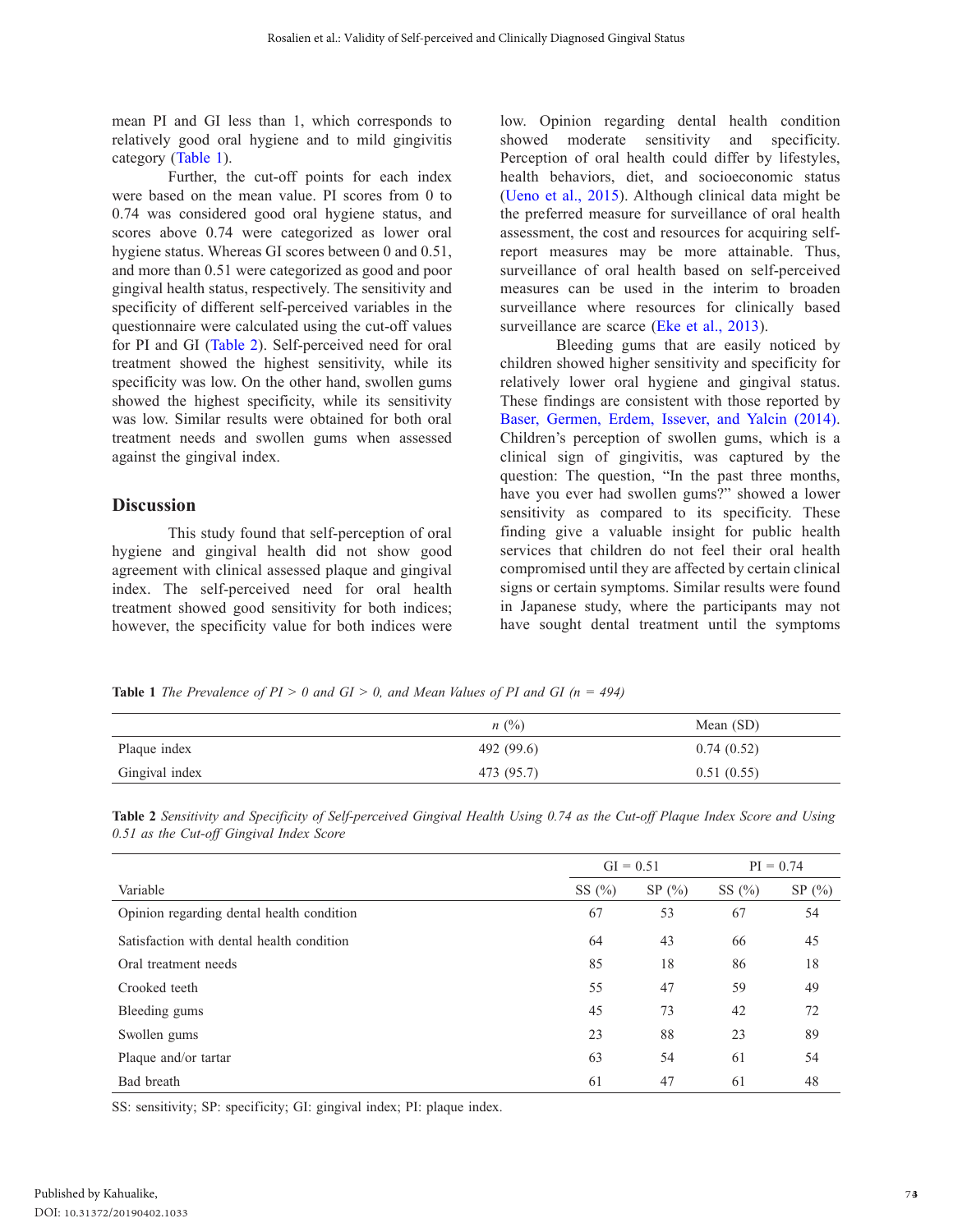<span id="page-4-0"></span>occurred [\(Ueno et al., 2015](#page-5-0)). The method of diagnosis for oral hygiene and gingival health, based on a fullmouth examination, may be impractical for use in population-based studies for reasons of time and cost. Although self-reported oral health have demonstrated potential bias in estimating plaque and gingival index, full-mouth examination might still be impractical for large studies. Therefore, screening for oral health disease using self-reported oral health information might still be useful in large epidemiologic surveys (Litaker, 2014).

The findings suggest that children seem unable to detect properly that whether they are affected by oral hygiene problem; they tend to overestimate their oral health condition. Furthermore, the level of oral health perception and perceived need have been found to influence oral health seeking behavior and is related to the utilization of dental services for early detection and prevention of oral health diseases (Maharani, 2009b; Maharani & Rahardjo, 2012). The limitation of this study is in the generalizability. This study sample is representative of the population in Jakarta, the capital city of Indonesia. Further study need to be in a large sampling that represents Indonesia's adolescents overall. The present study highlights several important issues. It has been noted that schoolchildren have less ability to recognize oral hygiene and gingival health problems and that they might be having low level of awareness of the need for dental treatment as well. However, financial constraints, culture, and poor accessibility to health services might also be responsible for the high prevalence of oral health diseases.

# **Conclusion**

None of the sensitivity and specificity of selfperceived questionnaire using plaque and gingival indices showed high for both variables. Oral health promotion strategies must be developed to improve the awareness and better oral health.

# **Declaration of Conflicting Interests**

The authors declared no potential conflicts of interest with respect to the research, authorship, and/ or publication of this article.

## **Funding**

This study was supported by Universitas Indonesia.

#### **References**

- Adiatman, M., Yuvana, A. L., Nasia, A. A., Rahardjo, A., Maharani, D. A., & Zhang, S. (2016). Dental and periodontal status of 5 and 12 year old children in Jakarta and it's satellite cities. *Journal of Dentistry Indonesia*, *23*, 5–9. [https://doi.org/10.14693/](https://doi.org/10.14693/jdi.v23i1.982) [jdi.v23i1.982](https://doi.org/10.14693/jdi.v23i1.982)
- Alves, F. N. M., de Andrade, C. L. T., & Vettore M. V. (2015). Planning oral health care using the sociodental approach and the index of family living conditions: A cross-sectional study in Brazilian adolescents. *BMC Research Notes*, *8*, 588. [https://](https://doi.org/10.1186/s13104-015-1564-3) [doi.org/10.1186/s13104-015-1564-3](https://doi.org/10.1186/s13104-015-1564-3)
- Baser, U., Germen, M., Erdem, Y., Issever, H., & Yalcin, F. (2014). Evaluation of gingival bleeding awareness by comparison of self-reports and clinical measurements of freshman dental students. *European Journal of Dentistry*, *8*, 360–365. [https://doi.](https://doi.org/10.4103/1305-7456.137649) [org/10.4103/1305-7456.137649](https://doi.org/10.4103/1305-7456.137649)
- Eke, P. I., Dye, B. A., Wei, L., Slade, G. D., Thornton-Evans, G. O., Beck, J. D., ... Genco, R. J. (2013). Selfreported measures for surveillance of periodontitis. *Journal of Dental Research*, *92*, 1041–1047. <https://doi.org/10.1177/0022034513505621>
- Habib, A., Alalyani, M., Hussain, I., & Almutheibi, M. S. (2015). Brief review on sensitivity, specificity and predictivities. *IOSR Journal of Dental and Medical Sciences*, *14*, 66–68. [https://doi.org/10.9790/0853-](https://doi.org/10.9790/0853-14456468) [14456468](https://doi.org/10.9790/0853-14456468)
- Jin, L. J., Lamster, I. B., Greenspan, J. S., Pitts, N. B., Scully, C., & Warnakulasuriya, S. (2016). Global burden of oral diseases: Emerging concepts, management and interplay with systemic health. *Oral Diseases*, *22*, 609–619. [https://doi.org/10.1111/](https://doi.org/10.1111/odi.12428) [odi.12428](https://doi.org/10.1111/odi.12428)
- Litaker, M. S. (2014). Self-reported measures may be useful in surveillance for periodontitis. *Journal of Evidence-Based Dentistry Practice*, *14*, 67–69. [https://](https://doi.org/10.1016/j.jebdp.2014.04.020) [doi.org/10.1016/j.jebdp.2014.04.020](https://doi.org/10.1016/j.jebdp.2014.04.020)
- Maharani, D. A. (2009). Inequity in dental care utilization in the Indonesian population with a self-assessed need for dental treatment. *Tohoku Journal of Experimental Medicine*, *218*, 229–239. [https://doi.](https://doi.org/10.1620/tjem.218.229) [org/10.1620/tjem.218.229](https://doi.org/10.1620/tjem.218.229)
- Maharani, D. A. (2009). Perceived need for and utilization of dental care in Indonesia in 2006 and 2007: A secondary analysis. *Journal of Oral Science*, *51*, 545–550. <https://doi.org/10.2334/josnusd.51.545>
- Maharani, D. A., Kurniawan, J., Agustanti, A., Rosalien, R., Rahardjo, A., & Cavalcanti, A. L. (2019). Diagnostic validity of self-perceived dental caries in Indonesian young adolescents aged 12–15 years. *Pesquisa Brasileira em Odontopediatria e Clinica Integrada*, *19*, e4543. [https://doi.org/10.4034/](https://doi.org/10.4034/PBOCI.2019.191.04) [PBOCI.2019.191.04](https://doi.org/10.4034/PBOCI.2019.191.04)
- Maharani, D. A., & Rahardjo, A. (2012). Is the utilisation of dental care based on need or socioeconomic status? A study of dental care in Indonesia from 1999